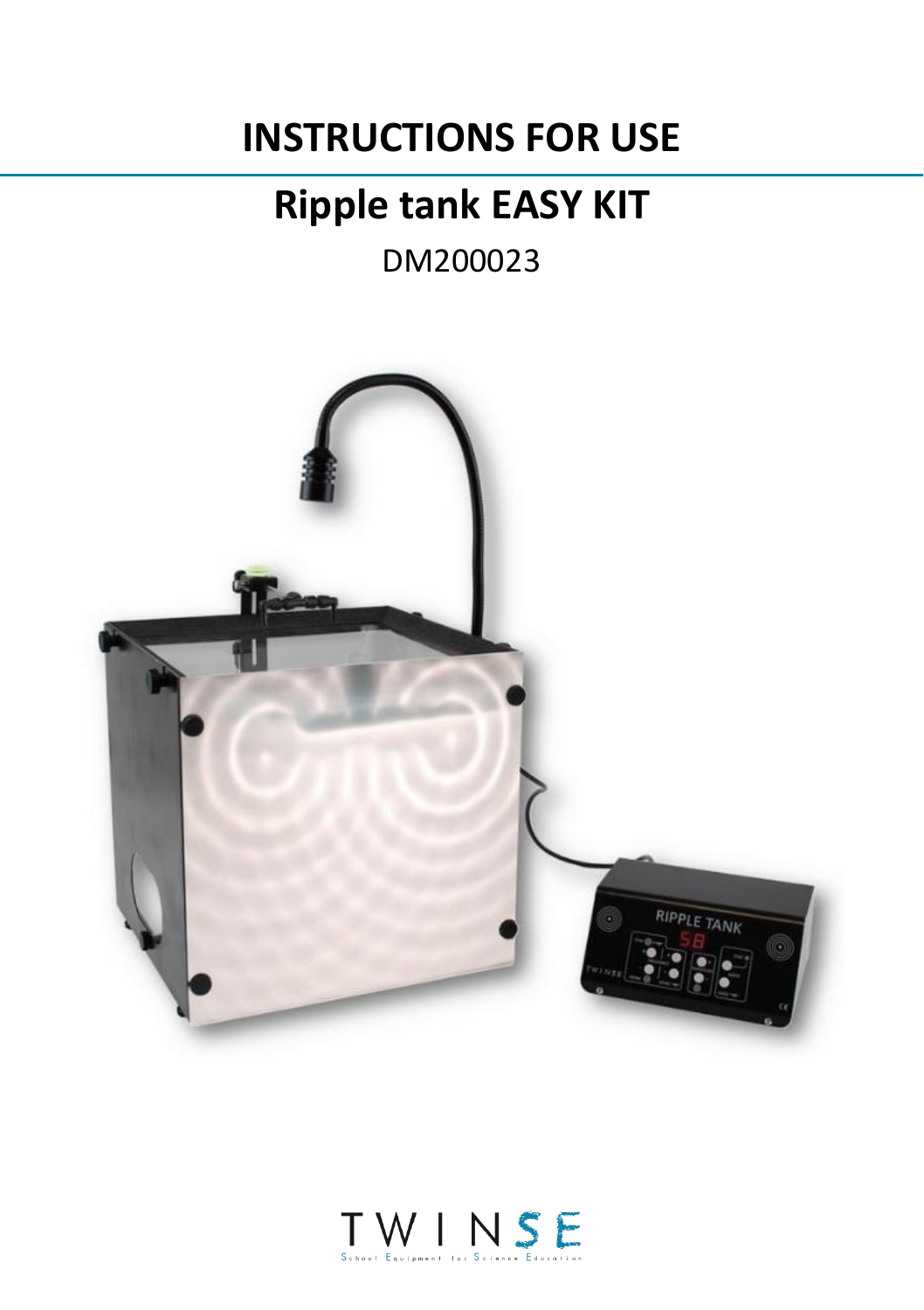## **Composition**

- 1 ripple tank
- 1 ripple generator with adjustable frequency with screen
- 1 LED strobe 3W on hose
- 3 waves generation modules (simple circular wave, twin circular waves and straight wave)
- 7 different immersion bodies: prism, biconcave lens, biconvex lens, bodies for single or double slits

## **Description**

The purpose of the ripple tank EASY KIT is to easily visualize the wave phenomena. It is possible to explain the incidence of the frequency on the celerity of the wave on the water surface.

The distance between two circles of the wave is equivalent to the wave length  $\lambda$ . The formula is:  $\lambda$  = c T où f = 1/T

The ripple tank is composed of a strobe linked to an air pulse wave generator.

The handling and the storage of the ripple tank is easy thanks to its magnetic stroboscope and its removable structure.

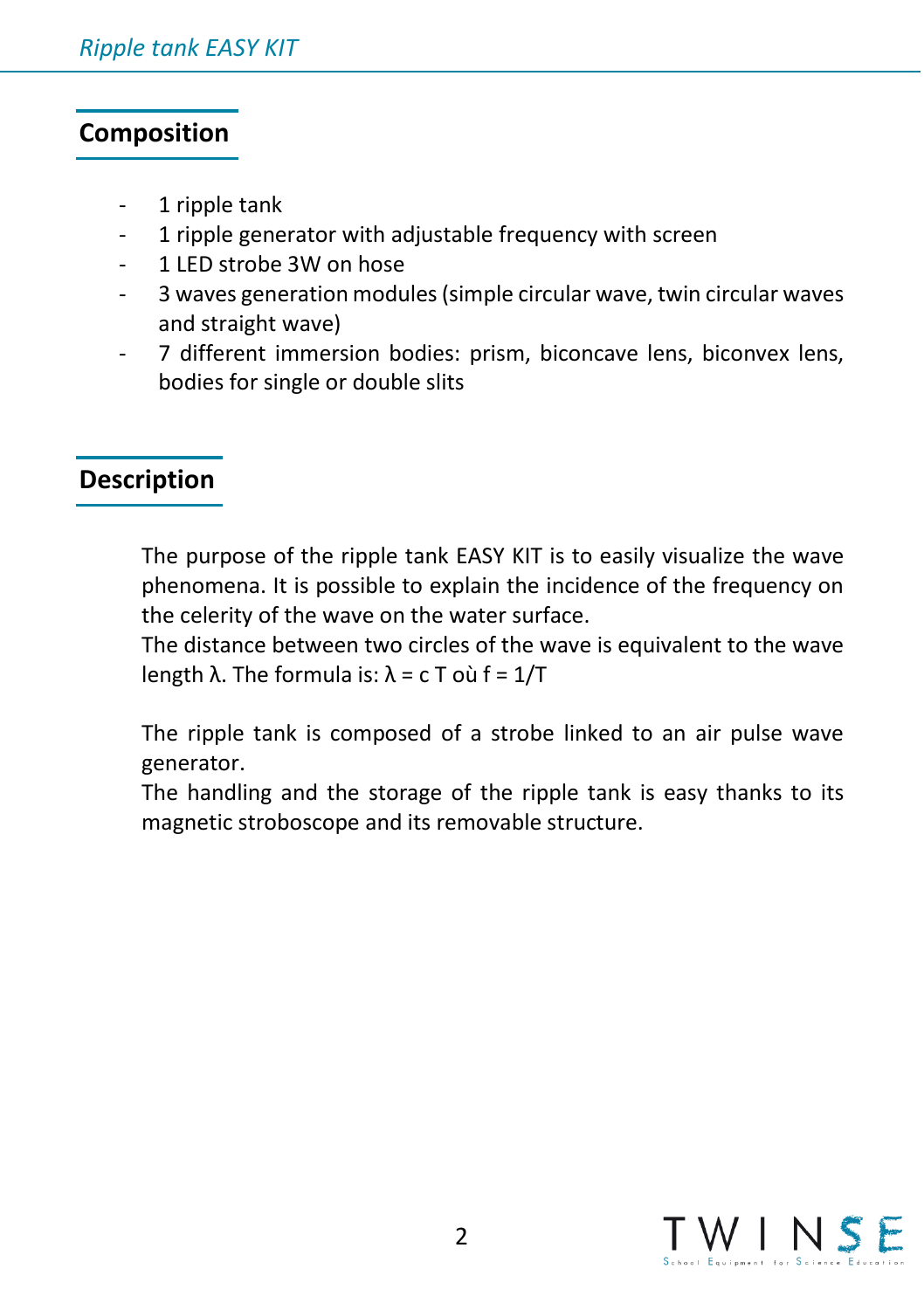## **Characteristics**

# **A. Tank:**

Removable structure, delivered in kit to assembly by the user thanks to the assembly instructions included.

Transportation handles.

Integrated emptying pipe.

Dimensions: Tank 335 x 305 x 320 mm White screen 335 x 320 mm Glass operating space 285 x 255 mm

## **B. Strobe:**

LED lighting 3 W. Maximum frequency = 60 HZ. Magnetic rod mounted on hose. Dimensions: Ø34 mm

## **C. Wave generator:**

Air flow adjusted with amplitude function. Frequency adjusted from 1 to 60Hz by 1Hz. Frequency starting from 30Hz. 2 operation mode: synchronous (LED lighted) or asynchronous. Power supply: 12 V / 1 A direct current (transformer included). Dimensions: 220 x 150 x 100 mm Air hose for generation module connecting included Back-up face:



- 1. XLR socket for strobe
- 2. Socket for connecting plug-in power supply

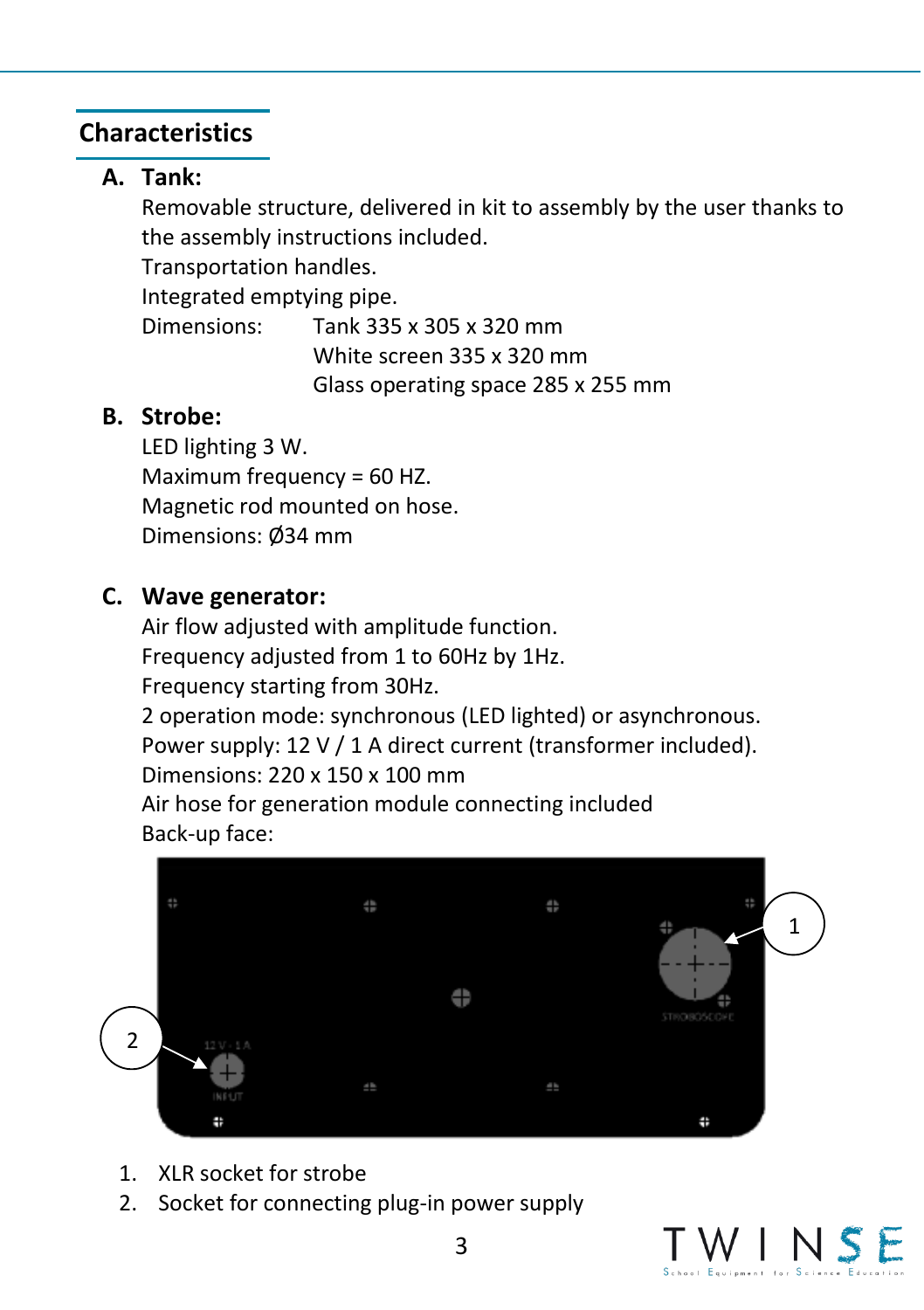

- 3. Knobs for adjusting frequency for synchronous or asynchronous modes and strobe frequency for synchronous mode.
- 4. Knobs for adjusting strobe frequency for asynchronous mode.
- 5. Knobs for adjusting wave amplitude.
- 6. Knobs for selecting synchronous and asynchronous modes.
- 7. Indicator light for synchronous (switched on) and asynchronous (switched off).
- 8. Switch for continuous strobe illumination.

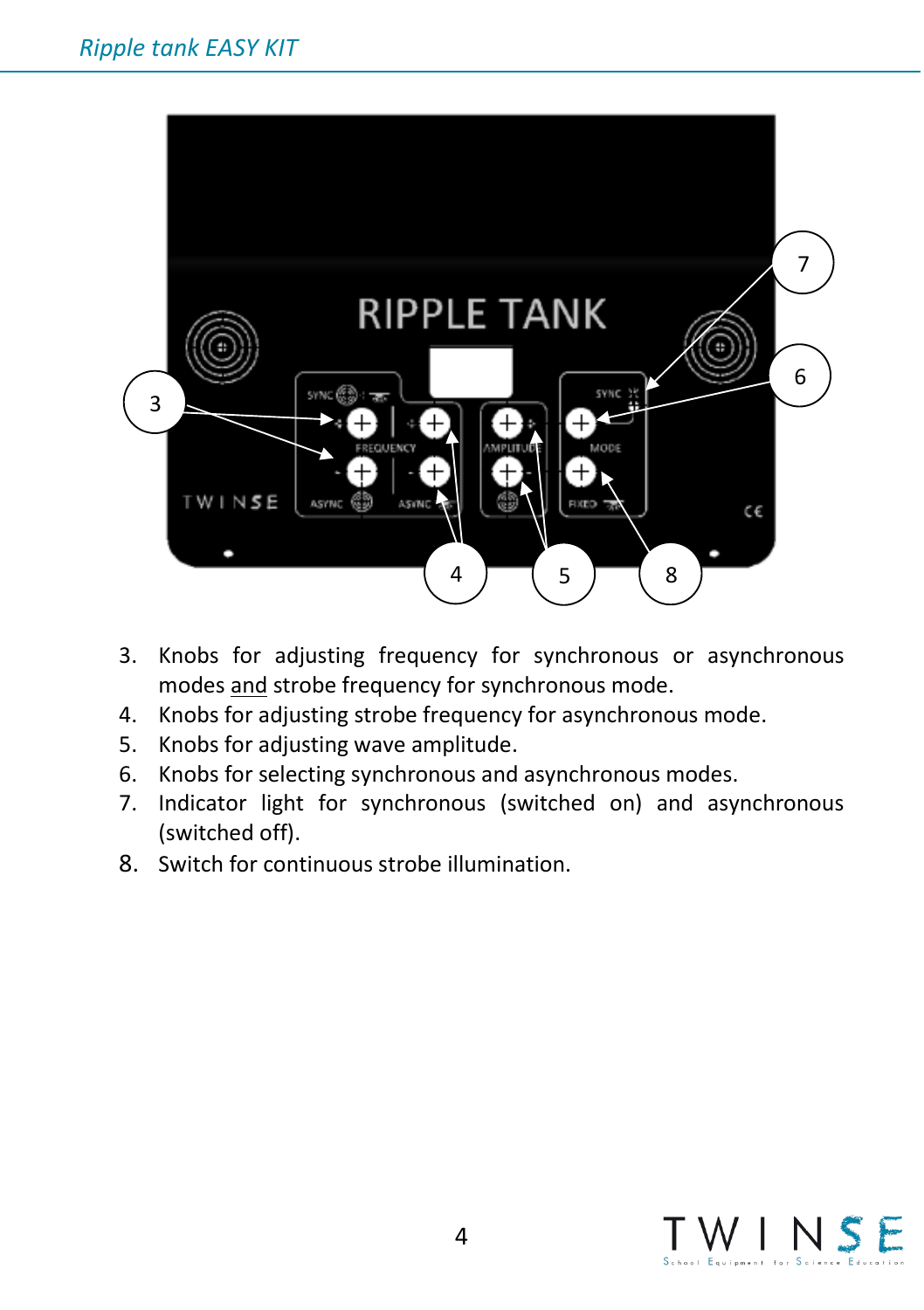### **D. Wave generation modules**



- 1. Simple circular wave module
- 2. Twin circular waves module
- 3. Straight wave module
- 4. Connecting pipe

### **E. Immersion bodies**



- 1. Convex lens
- 2. Concave lens
- 3. Isosceles prism
- 4. Immersion bodies with different lengths to set up a single or a double slits.

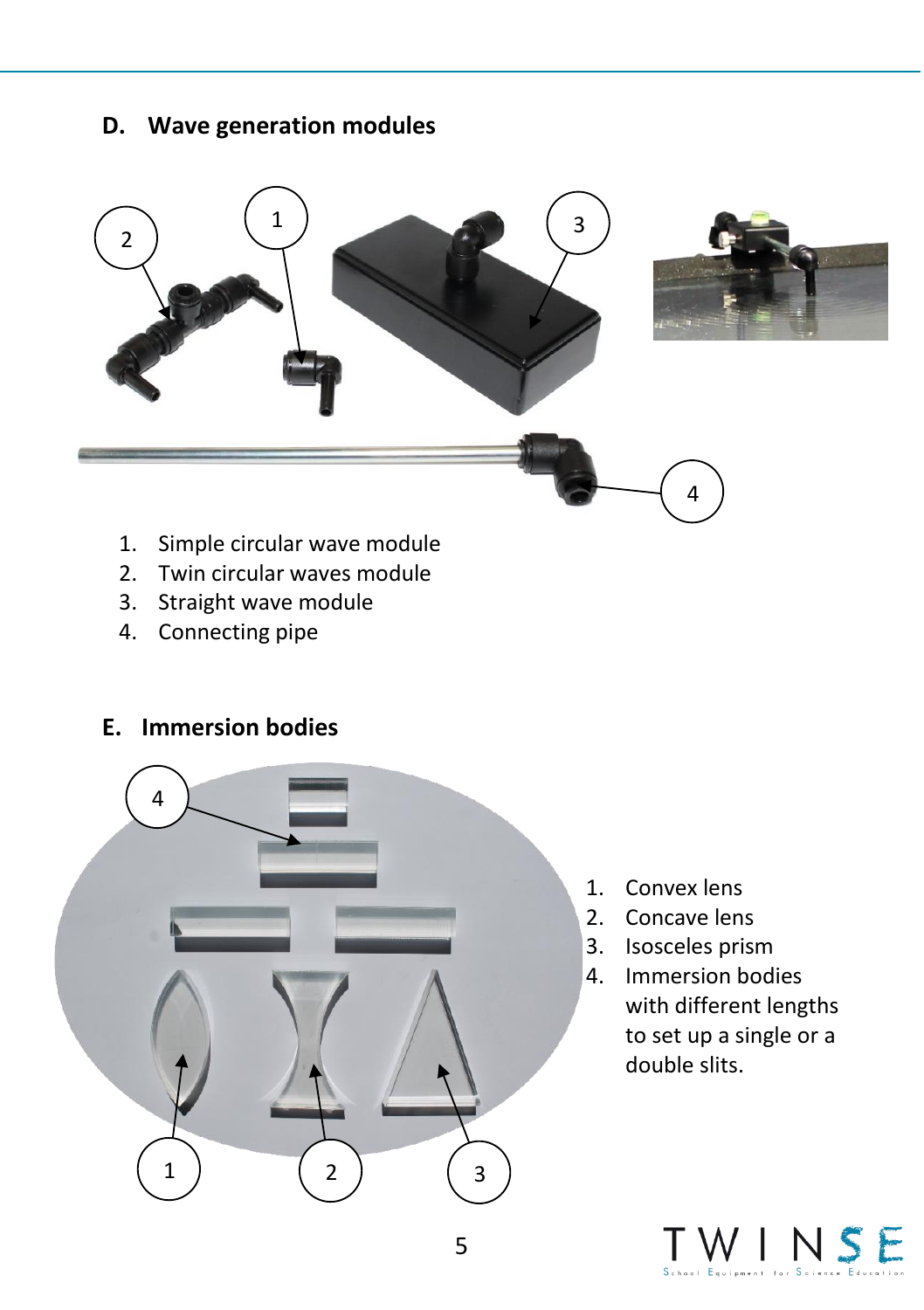## **Start-up**

- Remove the ripple tank from its card box and put it on a plane, stable and horizontal surface.
- Adjust the horizontality with the adjusting feet and the bubble level.
- Fix the LED strobe on the side of the tank thanks to the magnetic support.
- Connect the strobe to the control unit with the XLR connection.
- Fill 2/3 of the tank with distilled water.
- Connect the 12V power supply to the control unit with the jack plug.
- Connect the air hose beside the control unit.
- Place the connecting pipe for generation module on the tank.

#### **Use**

- After starting up, synchronous mode lights up by default.
- Adjust air generator with knob n°5.
- Select synchronous or asynchronous mode with knob n°6.

#### With synchronous mode:

Adjust the frequency of the wave and strobe simultaneously with knobs n°3.

#### With asynchronous mode:

Adjust the frequency of the wave with knobs n°3, and the frequency of strobe with knobs n°4.

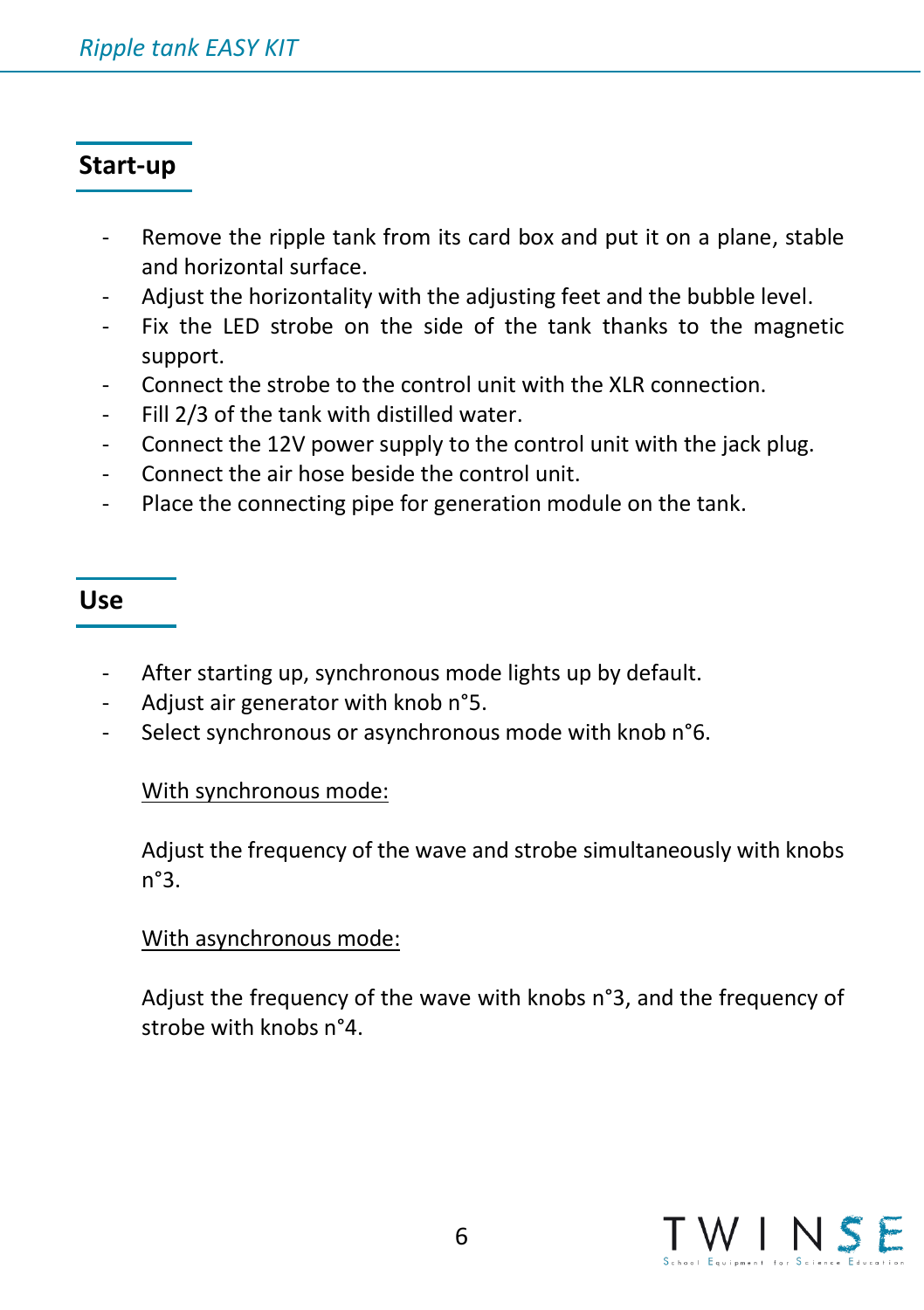Utilization with single circular wave:



Utilization with twin circular waves:



Utilization with straight wave: